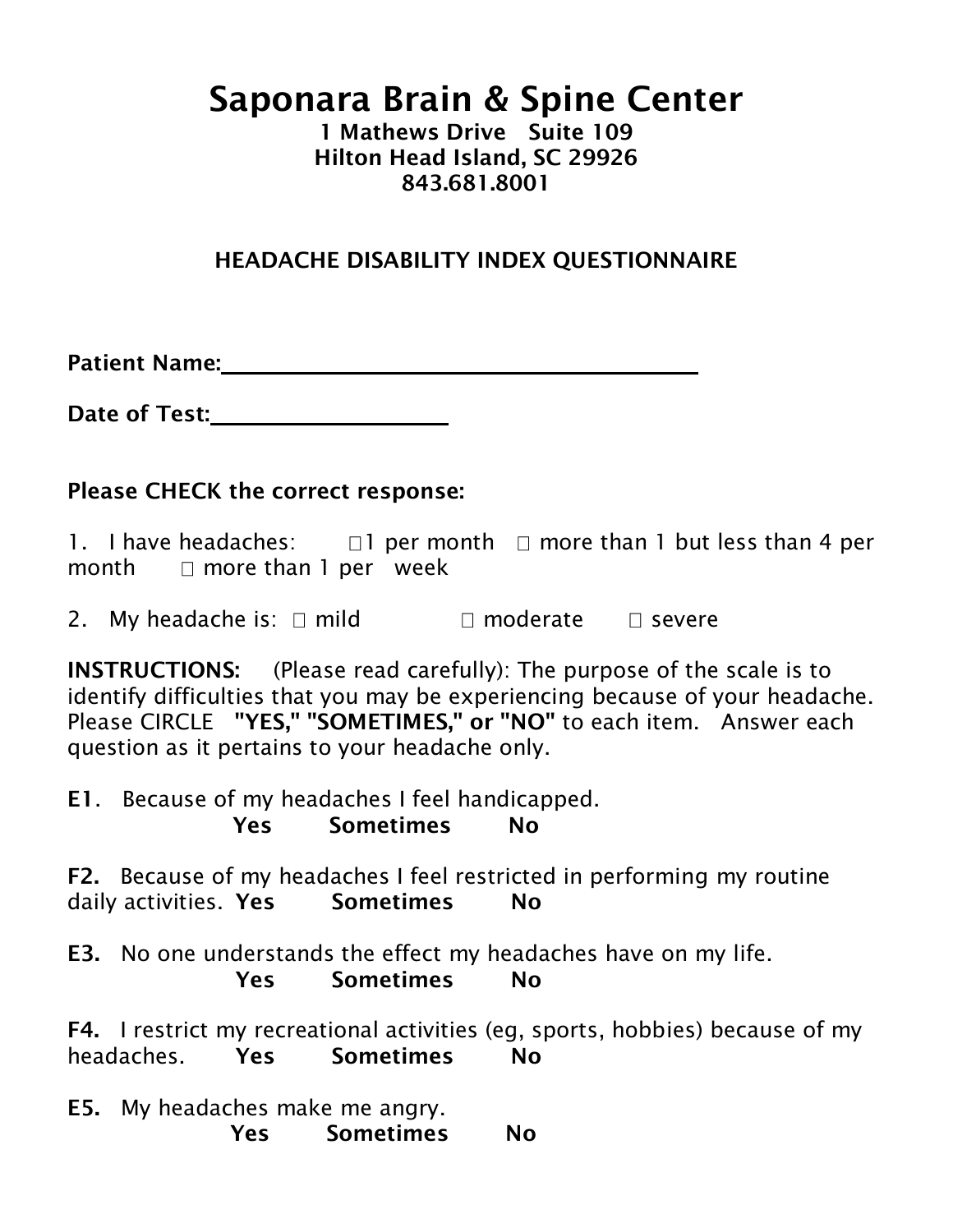E6. Sometimes I feel that I am going to lose control because of my headaches. I Yes Sometimes No

F7. Because of my headaches I am less likely to socialize. Yes Sometimes No

E8. My spouse (significant other), or family and friends have no idea what I am going through because of my headaches. Yes Sometimes No

E9. My headaches are so bad that I feel that I am going to go insane. Yes Sometimes No

E10. My outlook on the world is affected by my headaches. Yes Sometimes No

E11. I am afraid to go outside when I feel that a headache is starting. Yes Sometimes No

E12. I feel desperate because of my headaches. Yes Sometimes No

F13. I am concerned that I am paying penalties at work or at home because of my headaches. I Yes Sometimes No

E14. My headaches place stress on my relationships with family or friends. The Sometimes No

F15. I avoid being around people when I have a headache. Yes Sometimes No

F16. I believe my headaches are making it difficult for me to achieve my goals in life. Yes Sometimes No

F17. I am unable to think clearly because of my headaches. Yes Sometimes No

F18. I get tense (eg, muscle tension) because of my headaches. Yes Sometimes No

F19. I do not enjoy social gatherings because of my headaches. Yes Sometimes No